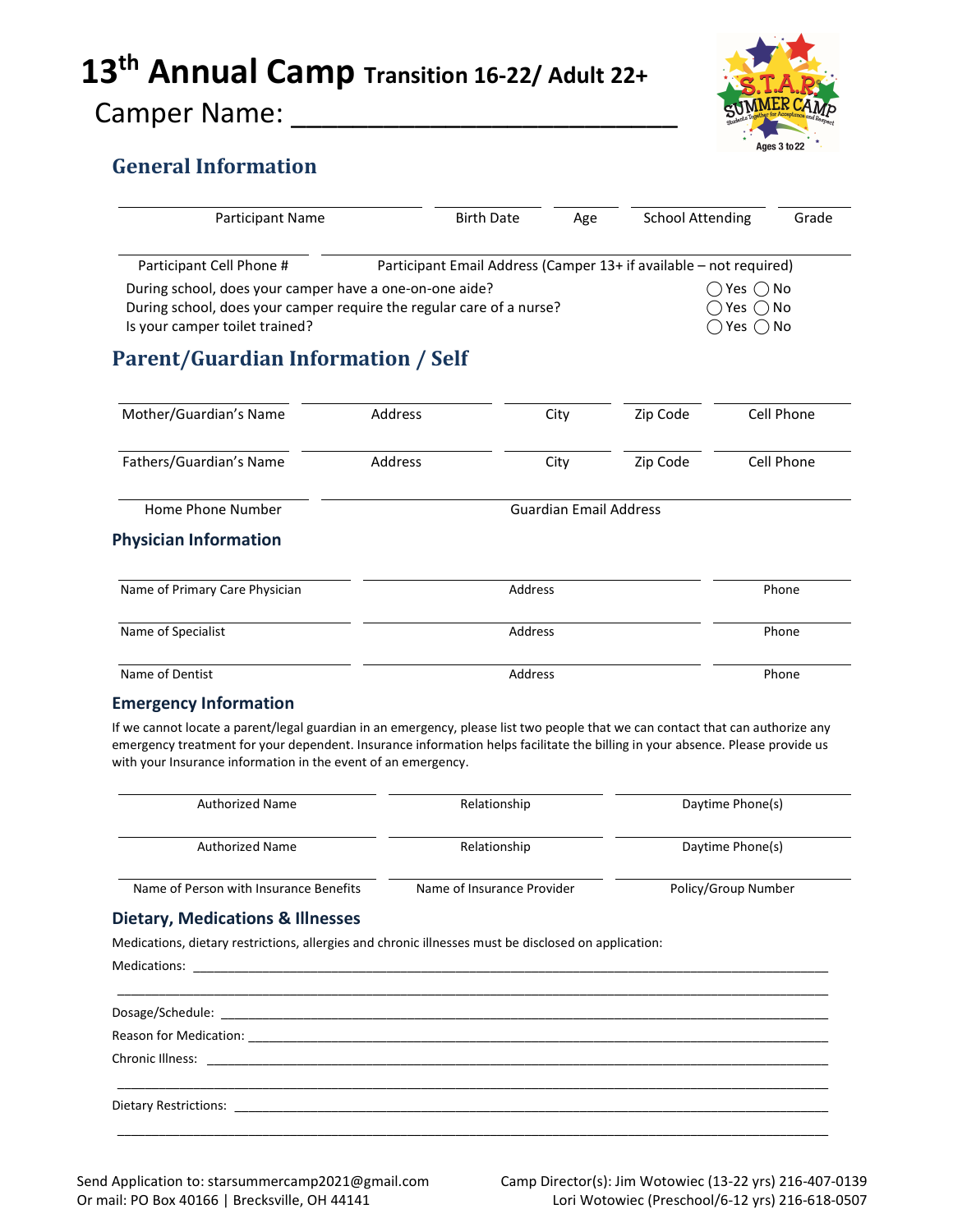## Camper Name:  $\Box$

#### Allergies

Food Allergies (describe allergy what happens): \_\_\_\_\_\_\_\_\_\_\_\_\_\_\_\_\_\_\_\_\_\_\_\_\_\_\_\_\_\_\_\_\_\_\_\_\_\_\_\_\_\_\_\_\_\_\_\_\_\_\_\_\_\_\_\_\_\_\_\_\_\_\_\_ \_\_\_\_\_\_\_\_\_\_\_\_\_\_\_\_\_\_\_\_\_\_\_\_\_\_\_\_\_\_\_\_\_\_\_\_\_\_\_\_\_\_\_\_\_\_\_\_\_\_\_\_\_\_\_\_\_\_\_\_\_\_\_\_\_\_\_\_\_\_\_\_\_\_\_\_\_\_\_\_\_\_\_\_\_\_\_\_\_\_\_\_\_\_\_\_\_\_\_\_\_\_\_ Medication Allergies (describe allergy what happens): \_\_\_\_\_\_\_\_\_\_\_\_\_\_\_\_\_\_\_\_\_\_\_\_\_\_ \_\_\_\_\_\_\_\_\_\_\_\_\_\_\_\_\_\_\_\_\_\_\_\_\_\_\_\_\_\_\_\_\_\_\_\_\_\_\_\_\_\_\_\_\_\_\_\_\_\_\_\_\_\_\_\_\_\_\_\_\_\_\_\_\_\_\_\_\_\_\_\_\_\_\_\_\_\_\_\_\_\_\_\_\_\_\_\_\_\_\_\_\_\_\_\_\_\_\_\_\_\_\_

\_\_\_\_\_\_\_\_\_\_\_\_\_\_\_\_\_\_\_\_\_\_\_\_\_\_\_\_\_\_\_\_\_\_\_\_\_\_\_\_\_\_\_\_\_\_\_\_\_\_\_\_\_\_\_\_\_\_\_\_\_\_\_\_\_\_\_\_\_\_\_\_\_\_\_\_\_\_\_\_\_\_\_\_\_\_\_\_\_\_\_\_\_\_\_\_\_\_\_\_\_\_\_

\_\_\_\_\_\_\_\_\_\_\_\_\_\_\_\_\_\_\_\_\_\_\_\_\_\_\_\_\_\_\_\_\_\_\_\_\_\_\_\_\_\_\_\_\_\_\_\_\_\_\_\_\_\_\_\_\_\_\_\_\_\_\_\_\_\_\_\_\_\_\_\_\_\_\_\_\_\_\_\_\_\_\_\_\_\_\_\_\_\_\_\_\_\_\_\_\_\_\_\_\_\_\_

\_\_\_\_\_\_\_\_\_\_\_\_\_\_\_\_\_\_\_\_\_\_\_\_\_\_\_\_\_\_\_\_\_\_\_\_\_\_\_\_\_\_\_\_\_\_\_\_\_\_\_\_\_\_\_\_\_\_\_\_\_\_\_\_\_\_\_\_\_\_\_\_\_\_\_\_\_\_\_\_\_\_\_\_\_\_\_\_\_\_\_\_\_\_\_\_\_\_\_\_\_\_\_

 \_\_\_\_\_\_\_\_\_\_\_\_\_\_\_\_\_\_\_\_\_\_\_\_\_\_\_\_\_\_\_\_\_\_\_\_\_\_\_\_\_\_\_\_\_\_\_\_\_\_\_\_\_\_\_\_\_\_\_\_\_\_\_\_\_\_\_\_\_\_\_\_\_\_\_\_\_\_\_\_\_\_\_\_\_\_\_\_\_\_\_\_\_\_\_\_\_\_\_\_\_\_\_ \_\_\_\_\_\_\_\_\_\_\_\_\_\_\_\_\_\_\_\_\_\_\_\_\_\_\_\_\_\_\_\_\_\_\_\_\_\_\_\_\_\_\_\_\_\_\_\_\_\_\_\_\_\_\_\_\_\_\_\_\_\_\_\_\_\_\_\_\_\_\_\_\_\_\_\_\_\_\_\_\_\_\_\_\_\_\_\_\_\_\_\_\_\_\_\_\_\_\_\_\_\_\_

 \_\_\_\_\_\_\_\_\_\_\_\_\_\_\_\_\_\_\_\_\_\_\_\_\_\_\_\_\_\_\_\_\_\_\_\_\_\_\_\_\_\_\_\_\_\_\_\_\_\_\_\_\_\_\_\_\_\_\_\_\_\_\_\_\_\_\_\_\_\_\_\_\_\_\_\_\_\_\_\_\_\_\_\_\_\_\_\_\_\_\_\_\_\_\_\_\_\_\_\_\_\_\_ \_\_\_\_\_\_\_\_\_\_\_\_\_\_\_\_\_\_\_\_\_\_\_\_\_\_\_\_\_\_\_\_\_\_\_\_\_\_\_\_\_\_\_\_\_\_\_\_\_\_\_\_\_\_\_\_\_\_\_\_\_\_\_\_\_\_\_\_\_\_\_\_\_\_\_\_\_\_\_\_\_\_\_\_\_\_\_\_\_\_\_\_\_\_\_\_\_\_\_\_\_\_\_

Other Allergies (describe allergy what happens):

#### Emergency Response Information

How does your child communicate? (please describe) \_\_\_\_\_\_\_\_\_\_\_\_\_\_\_\_\_\_\_\_\_\_\_\_\_\_\_\_\_

Would the child be able to communicate his name, address, and telephone number in high stress situation?

Does the child have an accurate sense of danger? \_\_\_\_\_\_\_\_\_\_\_\_\_\_\_\_\_\_\_\_\_\_\_\_\_\_\_\_\_\_\_

Does the child have any other medical conditions or is she/he taking any medications? If so, please describe: \_\_\_\_\_

Please describe anything that might be helpful to emergency personnel (police, fire, EMT):

#### Emergency Form Signature

In the event of any emergency, I authorize contact with and release of Physician and Emergency Information and authorize treatment from any licensed hospital, physician and/or medical personnel any treatment deemed necessary for my ward's immediate care and agree that I will be responsible for payment of any and all medical services rendered.

I certify that I am the parent or legal guardian of participant name below; i have read and fully understand the consent for release of medical information and/or emergency medical treatment and do hereby consent voluntarily and without reservation to all activities provided for herein.

Parent/Legal Guardian Printed Name Parent/Legal Guardian Signature Date

## Authorized Pick Up Information

Should your participant become ill during Camp, please list four people who you would authorize to pick up your participant from the Program. Please remember to include yourself, spouse, family members, etc. Please note that a photo ID must be presented to the Camp Staff before your minor participant will be released. Participants WILL NOT be released to any person not listed on the Authorization Form.

Authorized Name **Relationship Relationship** Daytime Phone(s)

Authorized Name The Relationship Control of Daytime Phone(s)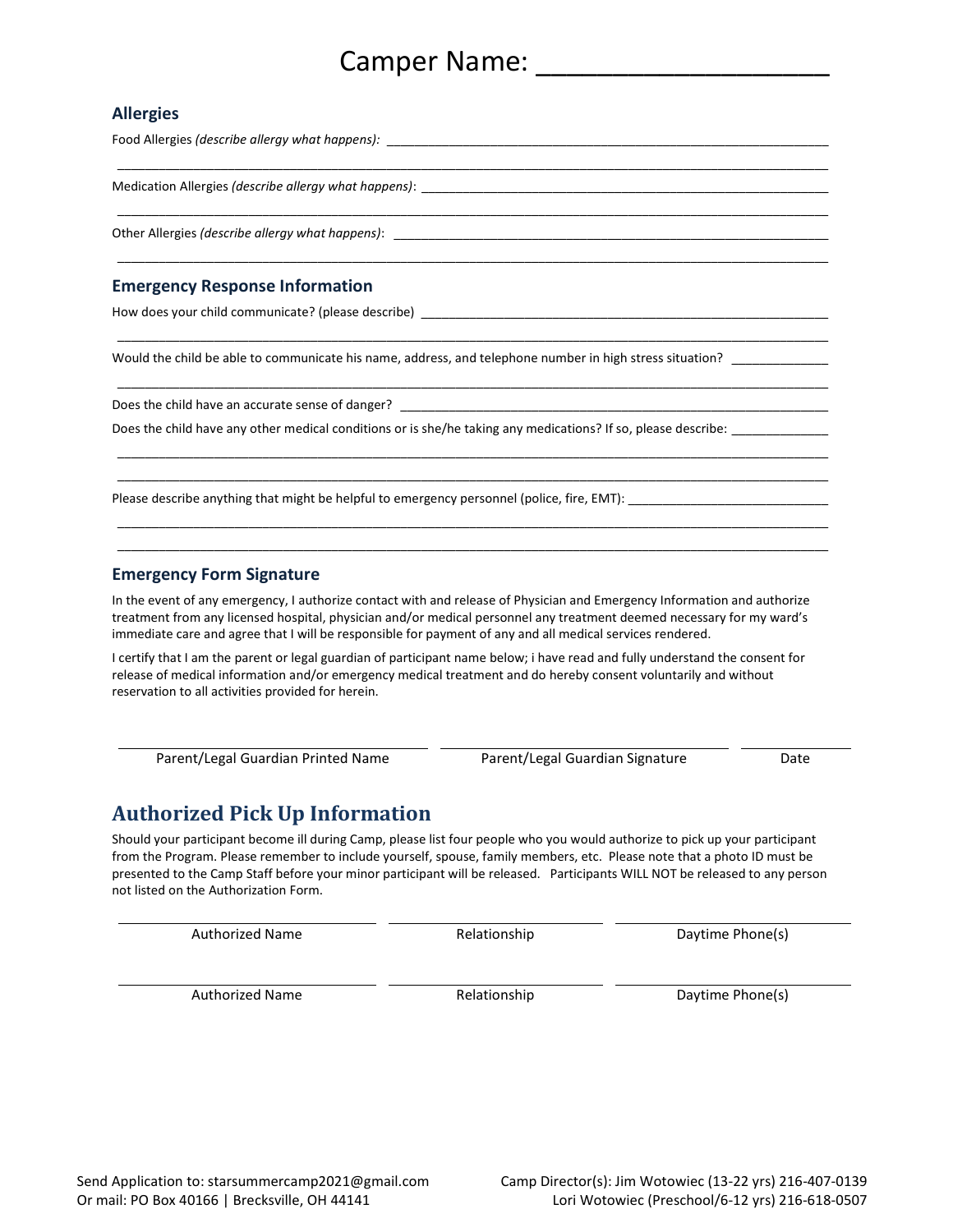# 13<sup>th</sup> Annual Camp Transition 16-22/ Adult 22+

Camper Name:



Enrollment: (Please select the sessions your camper will attend):

| $\bigcirc$ Transition 16-22: | Age 16-22 | July 25-29, 2022 | $8:30$ AM $-1:30$ pm |
|------------------------------|-----------|------------------|----------------------|
| $\bigcirc$ Adult 22+:        | Age 16+   | July 25–29, 2022 | $8:30$ AM $-1:30$ pm |

#### Additional Fees:

 $\bigcirc$  Additional fees may apply if additional staff is needed to support camper.

### Payment

 $\bigcirc$  Cash  $\bigcirc$  Check (payable to STAR Camp)  $\bigcirc$  NEON Funding  $\bigcirc$  Other:

◯ County Board of Developmental Disability (attach Approval form)

◯ ESY through School District (attached Approval form - Transition Only)

T-shirt Size: ○ Adult ○ Child Select One: ○ XS ○ S ○ M ○ L ○ XL ○ XXL ○ XXXL

Payments must be received by June 1, 2022. A copy of the campers IEP MUST be included with the application. Questions? Please contact the age appropriate camp director listed below or email us at: starsummercamp2021@gmail.com.

## Photograph/Video Release:

I hereby consent to the S.T.A.R Camp and The City of Independence to reproduce photographs or videos of my child for publicity or advertising purposes.

## Notice on Medication:

Please be aware that medication CANNOT be administered at STAR camp.